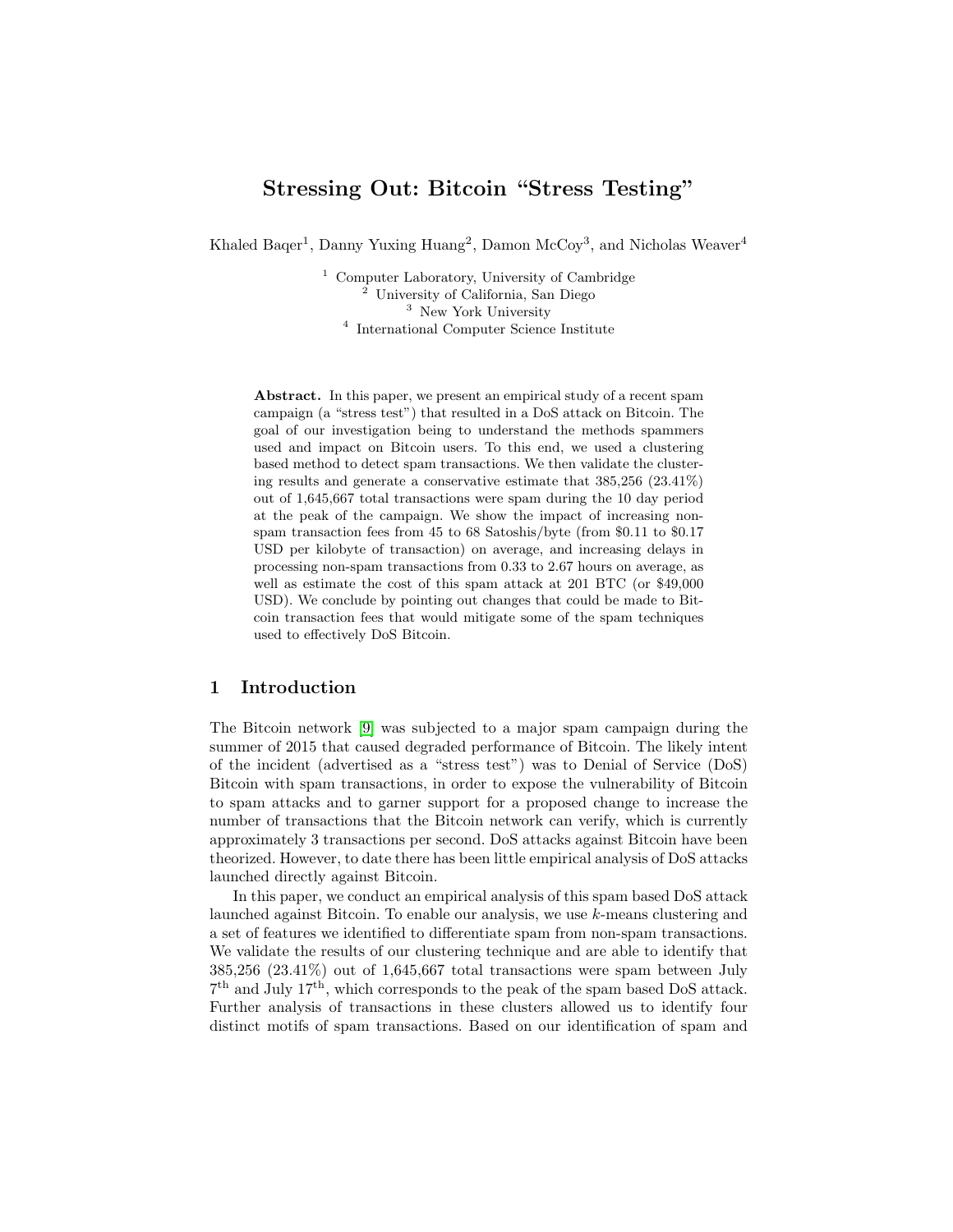non-spam transactions we are able to measure the cost of this spam campaign and impact on non-spam transactions in terms of delay and increased fees.

Our study makes several contributions, including proposing and empirically validating a method to identify spam transactions, characterizing the spam transactions, and measuring the impact of this spam campaign on Bitcoin. Finally, in our discussion section we propose changes to transaction fees that would mitigate the effectiveness of DoS attacks that use spam motifs similar to those used in this attack.

## 2 Background

Bitcoin transactions are chained signed receipts, consisting of one or more signed inputs to spend, and one or more outputs. The outputs of the transaction are normally assigned to Bitcoin addresses; the hash of a public key that has the authority to use the particular output as an input to another transaction. Transactions are included in blocks, with each block also including the hash of the previous block to create a blockchain. A block results from verifying all included transactions, with a hash of the data creating a digest with a network-determined prefix of zeros. The latter constitutes the difficulty of the network which is automatically tuned to ensure that the network expects that each block takes 10 minutes to create, and the effort exerted to create the correct digests is Bitcoin's Proof-of-Work (PoW). The blockchain represents Bitcoin's global ledger, and miners compete to create blocks and broadcast them to the network to claim their rewards. Currently the network only creates and accepts blocks of 1 MB or less, limiting global transaction rate to less than 3 transactions per second.

The main components of a transaction, relevant to our analysis, are the transaction ID (txid), the inputs to the transaction (vin), and the outputs (vout). A transaction includes inputs that reference outputs of one or more older transactions. That is, each input includes, inter alia, a reference to an older transaction and the index in the list of outputs (of the referenced transactions) to be used. Bitcoin transactions vary in their inputs and outputs, which determine the size of a transaction.

Transactions are broadcasted to other peers in the Bitcoin P2P network, who perform local verifications to prevent DoS attacks, and the transaction propagates the entire network within a few seconds [\[3\]](#page-14-0). Received transactions are maintained in a node's own local memory pool (Mempool). Here, transactions remain in limbo until confirmed and included in a block; once a transaction is included in a block, a node removes the transaction from its Mempool. Although a node tends to maintain unconfirmed transactions for a very long period of time, memory pressure may cause a node to evict old entries from the Mempool if it grows sufficiently large.

Nodes also maintain an unspent transaction output set (UTXO) to easily verify inputs to newly received transactions. Therefore, an increase in the UTXO adds memory pressure on nodes which currently hold the UTXO set in RAM.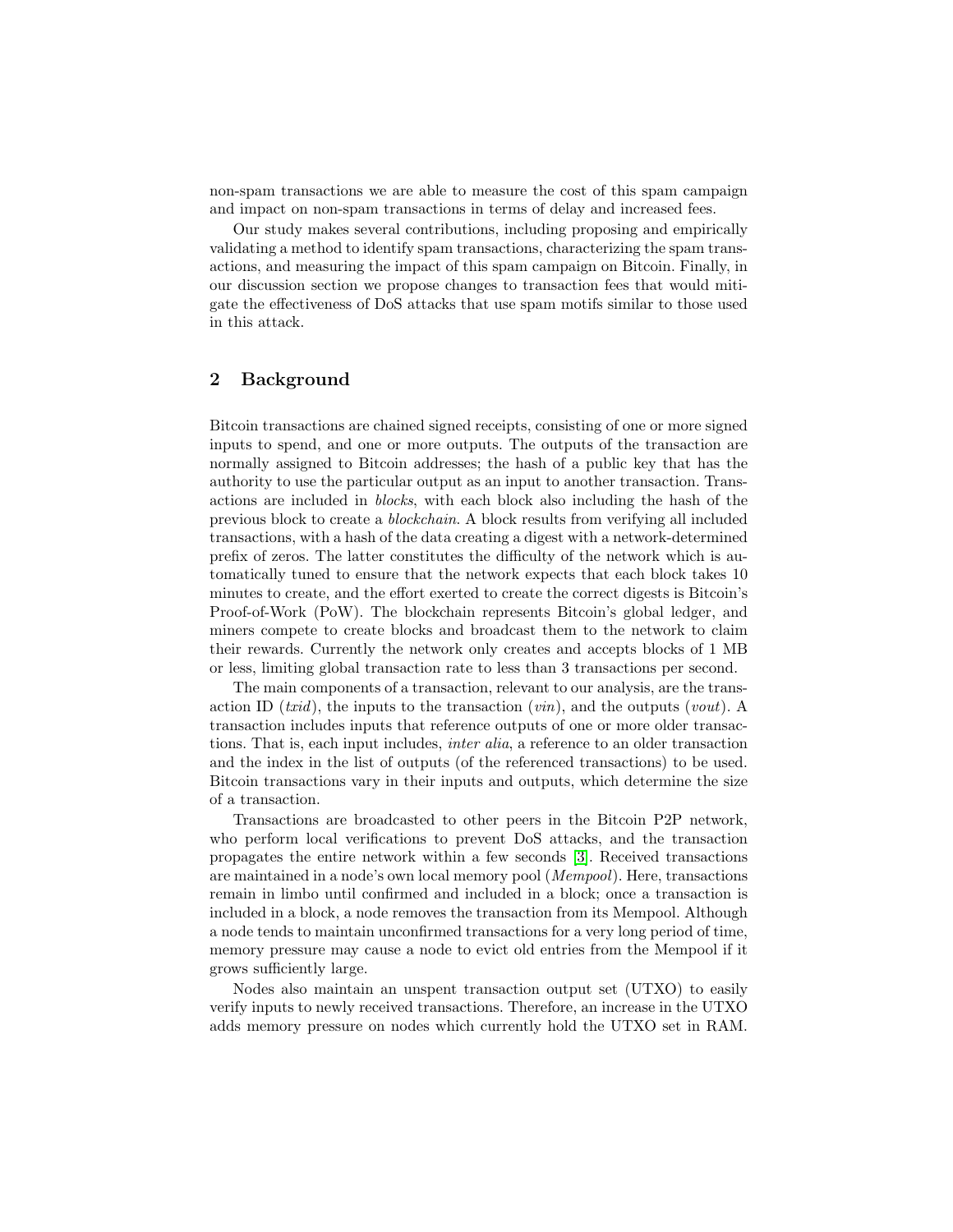Unlike the Mempool, memory pressure on the UTXO set cannot be relieved by eviction, but requires changing the node's implementation.

In the reference implementation, a Bitcoin miner calculates a priority and uses this to determine which transactions to include in the block. To calculate transaction priority  $(P)$ , the node considers all inputs to the transaction as well as its size. P is defined in Bitcoin as  $\sum_{i=0}^{n} (value_i \times age_i) \div S$ , where n is the number of inputs to the transaction, value is the value of input  $i$  (in Satoshis<sup>[1](#page-2-0)</sup>), age is defined as the difference between the current block's height and the input's block height, and  $S$  is the transaction's size. The value of  $P$ determines a transaction's fate; there are three possibilities:

- 1. Include transactions in the high-priority section of a block (50 KB); no transaction fee is necessary. The following conditions must be satisfied, the transaction must be:
	- smaller than 1 KB
	- all output values are at least 0.01 BTC
	- P is high as determined by  $value_i$  and  $age_i$
- 2. Transactions that pay fees are prioritized by highest mBTC per KB.
- 3. The remaining transactions are maintained in the Mempool until one of the two conditions above is satisfied.

In the latter case, age is the determining factor for  $P$  since everything else is constant. It's of particular note that miners prioritize for higher fees.

#### 2.1 DoS Targets inherent in Bitcoin

Spam can be detrimental to the Bitcoin network by outcompeting legitimate transactions for inclusion in a block, delaying other transactions. We define the following types of spam:

- 1. Fan-out: Transactions that split a few inputs into many outputs occupy space in the blocks and also increase the UTXO set.
- 2. Fan-in: Transactions which absorb a large number of inputs reduce the UTXO set but still occupy substantial space in the blocks.
- 3. Dust output: Transactions that create very small "dust" outputs convey a trivially small amount of value but occupy the same amount of resources in the Bitcoin network.

The spam campaigns in the "stress test" target one or more aspects of the Bitcoin environment, including the block size limit, the UTXO set, and the computational cost for verification. All these limited resources represent potential targets.

The primary publicly stated motivation behind the stress test campaign was to provide a justification for raising the Bitcoin block size limit before organic

<span id="page-2-0"></span><sup>&</sup>lt;sup>1</sup> 1 Satoshi =  $10^{-8}$  bitcoins. We follow the convention of referring to the protocol as Bitcoin, the currency and its units as bitcoin or BTC.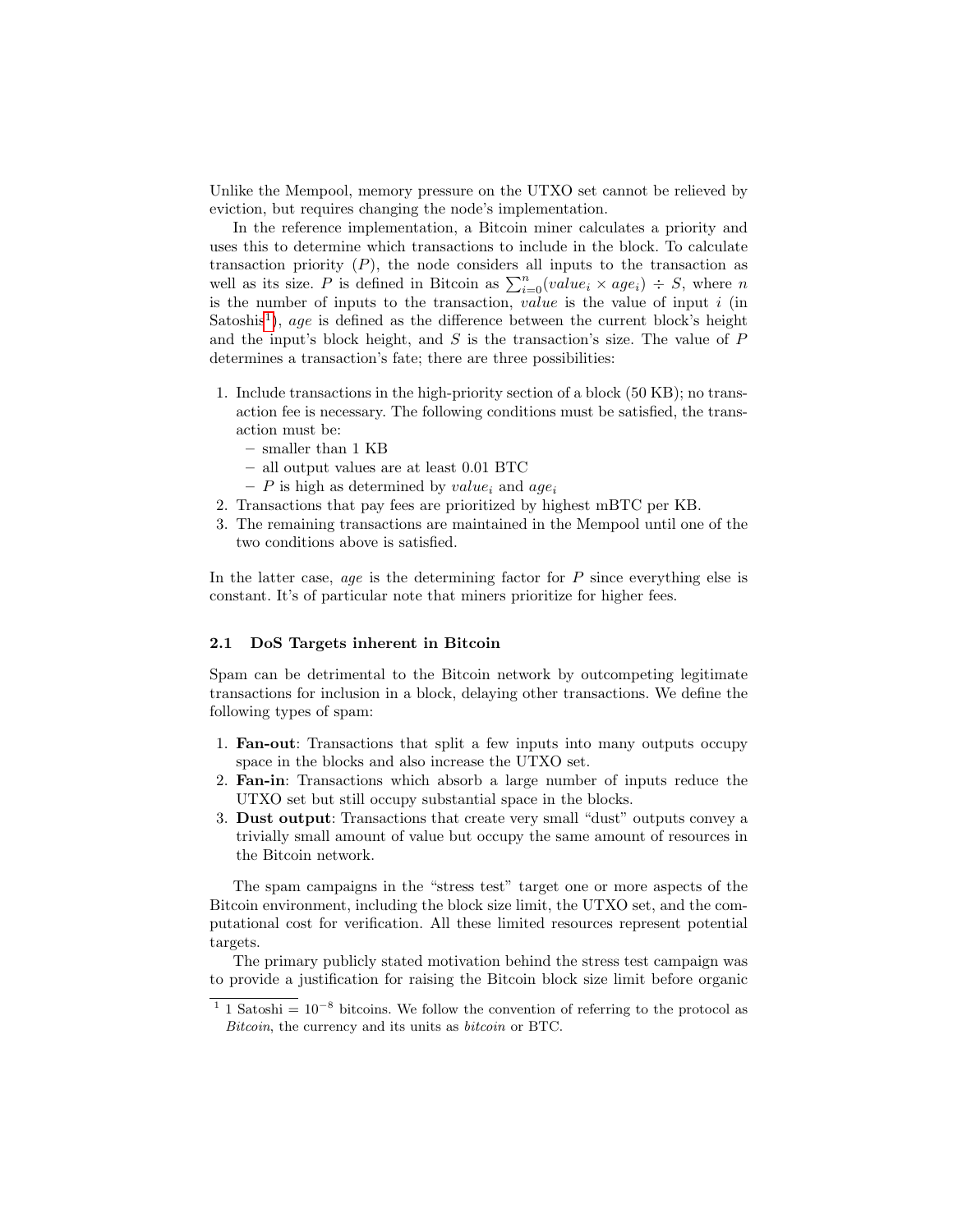demand limits the ability of Bitcoin to process payments. The current Bitcoin block size of 1 MB globally supports less than 3 Bitcoin transactions per second. Since this is three orders of magnitude lower than Visa's sustained rate of 150M transactions per day (and peak processing ability of 24,000 transactions per second) [\[10\]](#page-15-1), it's clear that the current Bitcoin payment processing is insufficient to meet the ambitions of the Bitcoin community. The public intent was to demonstrate the impact of this limit by squeezing out normal transactions.

Raising the block size, however, opens up a different DoS vulnerability: a long term growth DoS on the Blockchain itself. Since the Blockchain records all previous transactions, an attacker could perform low fee transactions simply to consume space. Thus if Bitcoin raised the block limit to 20 MB, and an attacker can cheaply consume 10 MB of data per block, this causes the Blockchain to increase in size by half a terabyte a year.

Since valid transactions can only spend unspent outputs, most full Bitcoin nodes keep the UTXO set in memory to speed transaction validation. The memory requirements for the UTXO set are solely based on the number of unspent outputs, so the inclusion of dust outputs in the stress test adds memory pressure to the UTXO set. A better designed Bitcoin node should not have this vulnerability.

Another DoS attack occurred on October 7<sup>th</sup> and 8<sup>th</sup>, which also put a significant amount of pressure on the Mempool memory, raising the Mempool to nearly a GB, with a transaction backlog of nearly a week. Since there are a large number of nodes running on Raspberry Pi and other constrained systems, this large Mempool managed to crash over 10% of all Bitcoin nodes <sup>[2](#page-3-0)</sup>. Most of the spam itself, however, was of low priority. Such spam does not put pressure on block inclusion, but neither does it cost the spammer any bitcoins; transactions that are never confirmed do not incur a cost for the sender.

An inadvertent CPU DoS occurred due to a mining-pool's "cleanup" block, a single 1 MB transaction that served to remove a massive number of unspent transactions sent to crackable "Brain wallet" addresses (which use a passphrase, instead of private keys, to create Bitcoin addresses and spend bitcoins). Other nodes required substantial CPU time to validate this block, as the current implementation required  $O(n^2)$  time to validate a transaction. There may be other CPU DoS possibilities inherent in the Bitcoin protocol that attackers can exploit.

Another DoS is inherent in "transaction malleability". Someone can take a valid transaction, permute it so it has a different *txid*, and broadcast that modified transaction to the network. If the attacker's transaction is accepted into the blockchain, this can disrupt wallet services, hardware wallets, and other systems tracking txids to determine when a transaction commits to the blockchain. Recently, an attacker performed this DoS "because I am able to do it." [3](#page-3-1)

Finally, a later (failed) spam campaign attempted to flood the network with invalid transactions, perhaps intending either a traffic DoS or a CPU DoS. The

<span id="page-3-0"></span> $^2$  [https://www.reddit.com/r/Bitcoin/comments/3ny3tw/with\\_a\\_1gb\\_mempool\\_](https://www.reddit.com/r/Bitcoin/comments/3ny3tw/with_a_1gb_mempool_1000_nodes_are_now_down) [1000\\_nodes\\_are\\_now\\_down](https://www.reddit.com/r/Bitcoin/comments/3ny3tw/with_a_1gb_mempool_1000_nodes_are_now_down)

<span id="page-3-1"></span> $^3$  <https://bitcointalk.org/index.php?topic=1198032.msg12579271>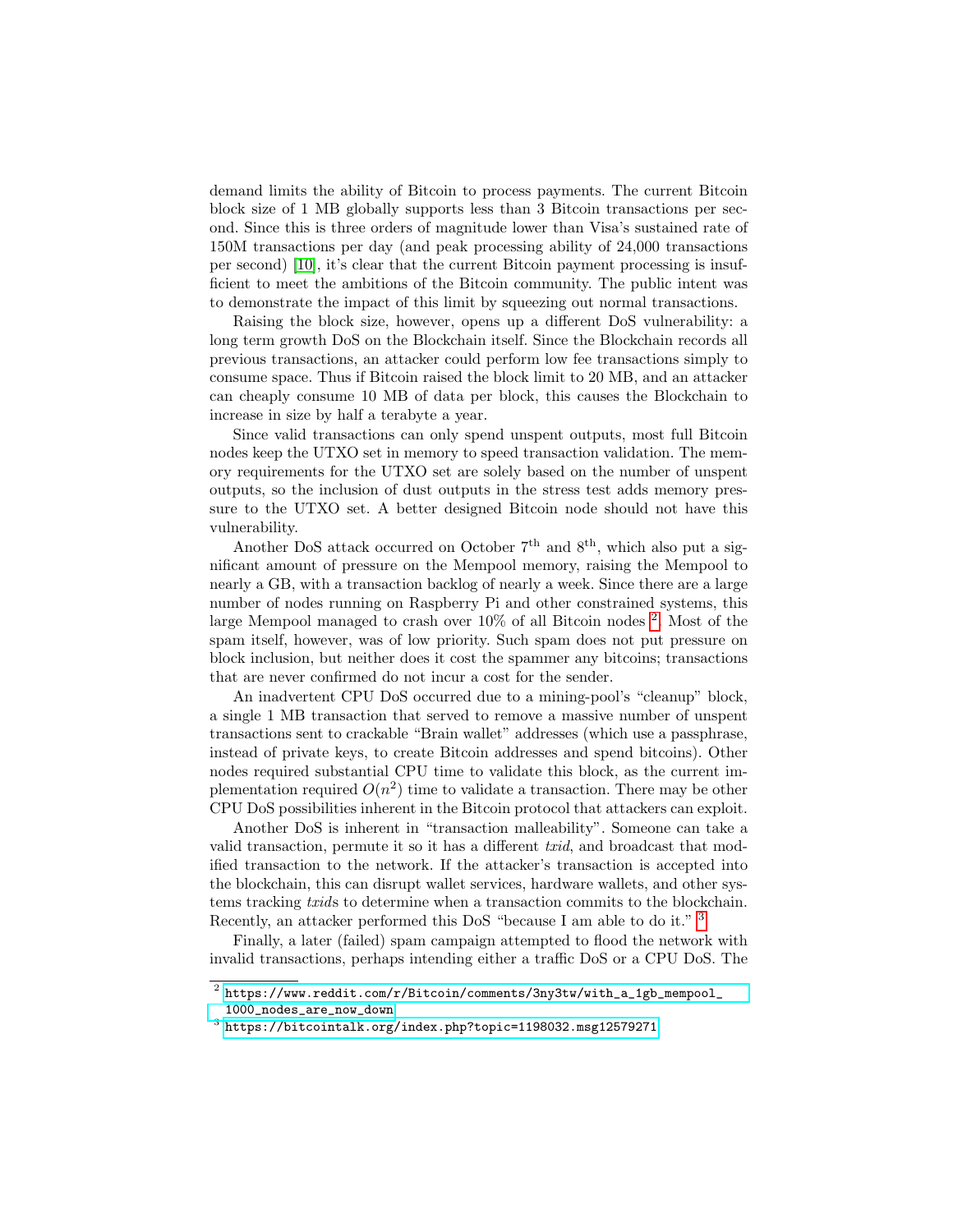"money drop", a public release of private keys by one of the purported instigators of the stress test, seems intended to cause a big race which would cause a large number of "double-spend" transactions. This did not produce a meaningful disruption of the network, although it was probably intended to introduce computational load.

One aspect not encountered during the stress test was the effect of filtering valid but spammy transactions. The introduction of spam filters, if an unknown attacker continued a longer term DoS attempt, could in itself be a DoS. If the attacker adapts to the filters, eventually the filters will either fail to stop the spam or incur false positives. Even a small false positive rate might be disruptive: could a payment network tolerate a 1-2% transaction failure rate due to spam filters?

# 3 Data collection

In our study, we set up a server connected to a public-facing network. We installed Bitcoin Core 0.11 and kept it running between June 19 and September 23, 2015. We collected three main data sets using Bitcoin daemon's JSON-RPC interface.

- 1. Bitcoin Blockchain: On September 23, we downloaded the entire blockchain using the getblock and getrawtransaction methods. This returned details for all blocks and transactions, such as the timestamps of blocks, the timestamps at which we received the transactions, the number of transaction inputs and outputs, as well as the input and output amount. We stored the data as plain-text JSON strings. As a result, the total data size is 350 GB.
- 2. Mempool: Between June 19 and September 23, the getrawMempool method was invoked every minute. This returned a list of unconfirmed txids currently in the Mempool. These would be either committed to the blockchain or later discarded by the P2P network. We saved this list of txids, along with the timestamp of the RPC call, on the Hadoop file system. During this period, we captured 12 million distinct *txids* in the Mempool, which amounts to 250 GB of plain-text data.
- 3. Unconfirmed transactions: For every unconfirmed transaction that we had obtained above, we immediately looked up the transaction details using the getrawtransaction method, since the Mempool could discard the transaction any moment. To optimize for speed and storage, we ignored transactions that we had previously seen. Finally, we saved all the transaction details, along with the data collection timestamp, on Hadoop. Between June 19 and September 23, we captured 1.3 TB of unconfirmed transactions in plain text.

The total size of the data collected is 2 TB, which we saved as plain-text JSON strings on the Hadoop file system and analyzed with Spark. We summarize our data sets in Table [1.](#page-5-0)

As we collected data using only a single node, our perspective of the P2P network—and thus the transactions in the Mempool—is potentially biased. In particular, network propagation takes time. For transactions in the Mempool,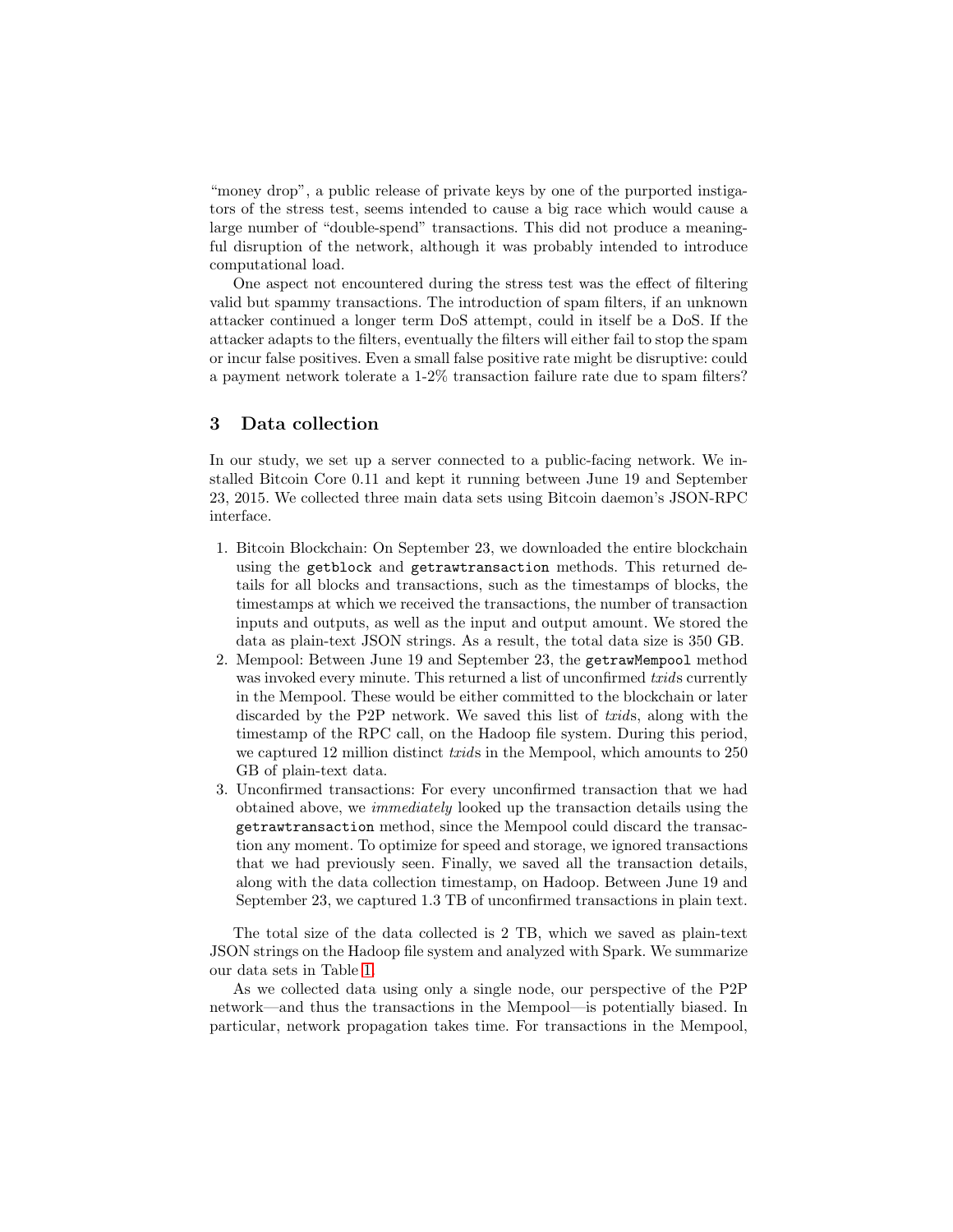<span id="page-5-0"></span>Table 1. Data sets. All data sets cover a period between June 19 and September 23.

| Data.                    | Period                                | Size     |
|--------------------------|---------------------------------------|----------|
| Blockchain               | Between Jan 9, 2009 and Sept 23, 2015 | 350 GB   |
| Memory pool              | Between June 19 and Sept 23, 2015     | 250 GB   |
| Unconfirmed transactions | Between June 19 and Sept 23, 2015     | $1.3$ TB |

the timestamps that we observed may be later than the originating timestamps. Furthermore, whether a transaction is relayed is up to individual nodes. A transaction created a few hops away is not guaranteed to reach our node. It is, however, beyond the scope of this paper to adjust for such biases. We assume that our observation of the network is largely consistent with the rest of the network.

## 4 Spam clustering

We use an unsupervised machine learning method, k-means clustering, to find similarities and evaluate our findings. This is not necessarily a perfect filter, but as we manually verify, this does efficiently detect the spam transactions in the "stress test".

To use k-means clustering, we create a multi-dimensional vector representing features of a Bitcoin transaction. We include in Table [2](#page-5-1) the list of features and follow up with defining features that were not previously discussed.

<span id="page-5-1"></span>

| Feature              | Notation     | Description                    |
|----------------------|--------------|--------------------------------|
| Inputs               |              | Number of inputs               |
| Outputs              |              | Number of outputs              |
| Ratio                | R.           | $I \div O$                     |
| Priority             | Р            | Value-weighted measurement     |
| <b>Size</b>          | S            | Size (bytes)                   |
| Size and Ratio       | $S \times R$ | Emphasize fan-in and fan-out   |
| Fees                 | F            | Value of unclaimed outputs     |
| Coin days destroyed  | CDD          | Coin age and spending velocity |
| Value                | V            | Total output value             |
| Fees to values ratio | $F \div V$   | Emphasize fee differences      |

Table 2. Transaction features

R is necessary to highlight the difference between fan-in and fan-out transactions. We further highlight this difference by multiplying the size of the transaction by its ratio (otherwise, transactions with clear differences in  $R$  are clustered together based on similarities in  $S$ ). We include another property to highlight the velocity of spending bitcoins represented as  $CDD<sup>4</sup>$  $CDD<sup>4</sup>$  $CDD<sup>4</sup>$ . This feature gives more

<span id="page-5-2"></span><sup>4</sup> This feature is used by Bitcoin block explorers, see for example: <https://blockr.io>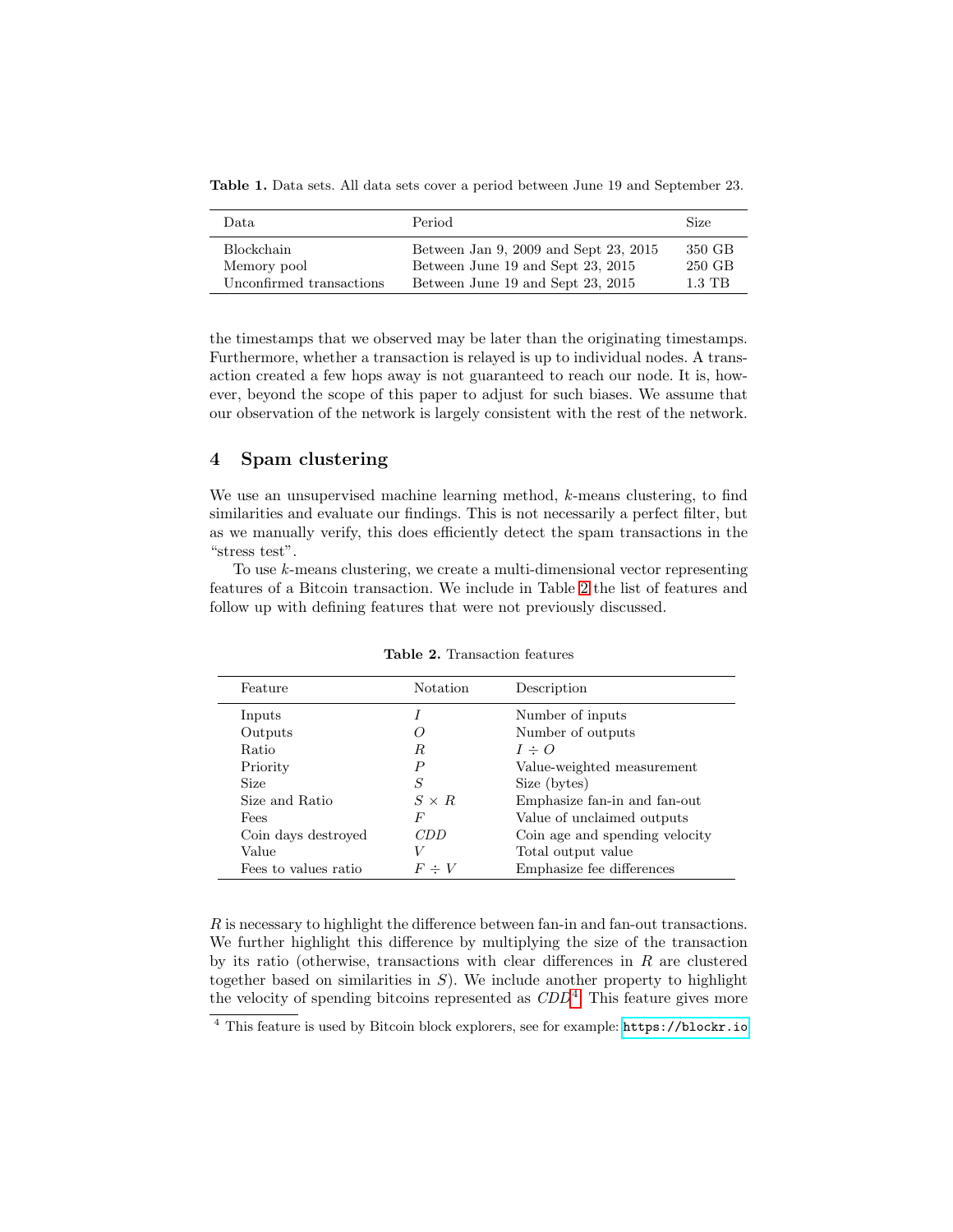weight to older coins, and can be calculated as  $\sum_{i=0}^{n} (value_i \times age_i)$ . Unlike P,  $CDD$  does not consider  $S$ , age is measured in number of days rather than blocks (an estimate of 144 blocks are produced each day), and value is in bitcoins.

#### 4.1 Methodology

Since spam campaigns may not link transactions and addresses together, parsing the blockchain to look for linked transactions might be a futile process. Our approach is different: we cluster transactions based on their motifs (trends in the Bitcoin network), and disregard transactions' identifying information (output addresses, txid, etc.). Our main assumptions at this stage echo those required for machine learning algorithms: a pattern exists, we cannot mathematically point out differences in patterns (without data visibility), and we have a large trove of data to show the patterns exist. We assume motifs do exist because spam requires construction in-bulk to have a measurable effect on the network. Thus spammers naturally create large numbers of transactions that "look similar". We also expect that such groups of transactions may have different motifs compared with normal Bitcoin behavior, since spammers want to minimize the cost and maximize the impact, producing different types of transactions (e.g. very high fan-out or dust output) that particularly stress the network.

What we seek is a high-level interpretation of the data into distinct clusters that we can then use to label transactions as spam and validate our results. Thus, to investigate our main goal of identifying spam motifs, we consider the entire Bitcoin network as an entity, rather than analyzing features of a transaction independently from network norms. The latter process relies heavily on what features should be considered to identify spam, which might assign more weight to some features while disregarding others that are more influential.

We use *k*-means clustering, as provided in Spark's machine learning library (MLlib). k-means clustering is a type of machine learning algorithm for unsupervised learning. This algorithm is particularly useful to cluster similar data together when it is non-trivial to define similarity using the unlabeled data. Similarity of vectorized data is determined using k-means by minimizing the Within-Cluster Sum of Squares (WCSS); the data is matched to the cluster centroid with the closest mean. The following equation is used to iterate over the data to get optimal cluster centroids in order to minimize WCSS:  $min \sum_{i=1}^{k} \sum_{x \in S_i}^{n} ||x - \mu_i||^2$ , where k is the number of clusters, x is the data element (in vector form),  $S_i$  is the set containing *n* elements, and  $\mu_i$  is the mean of  $S_i$  (i.e. the mean of all the elements in vector form that are contained in  $S_i$ ).

To reproduce the results discussed in this paper, the following properties of  $k$ -means must be considered: the number of clusters  $k$  was set to 10, the number of maxIterations was set to 100, and initializationMode was set to random. The silhouette coefficient measures the homogeneity of the data in a cluster. This is performed by measuring the average dissimilarity (defined in terms of distance between data elements) between a given element within its cluster, and comparing the result with the average dissimilarity between that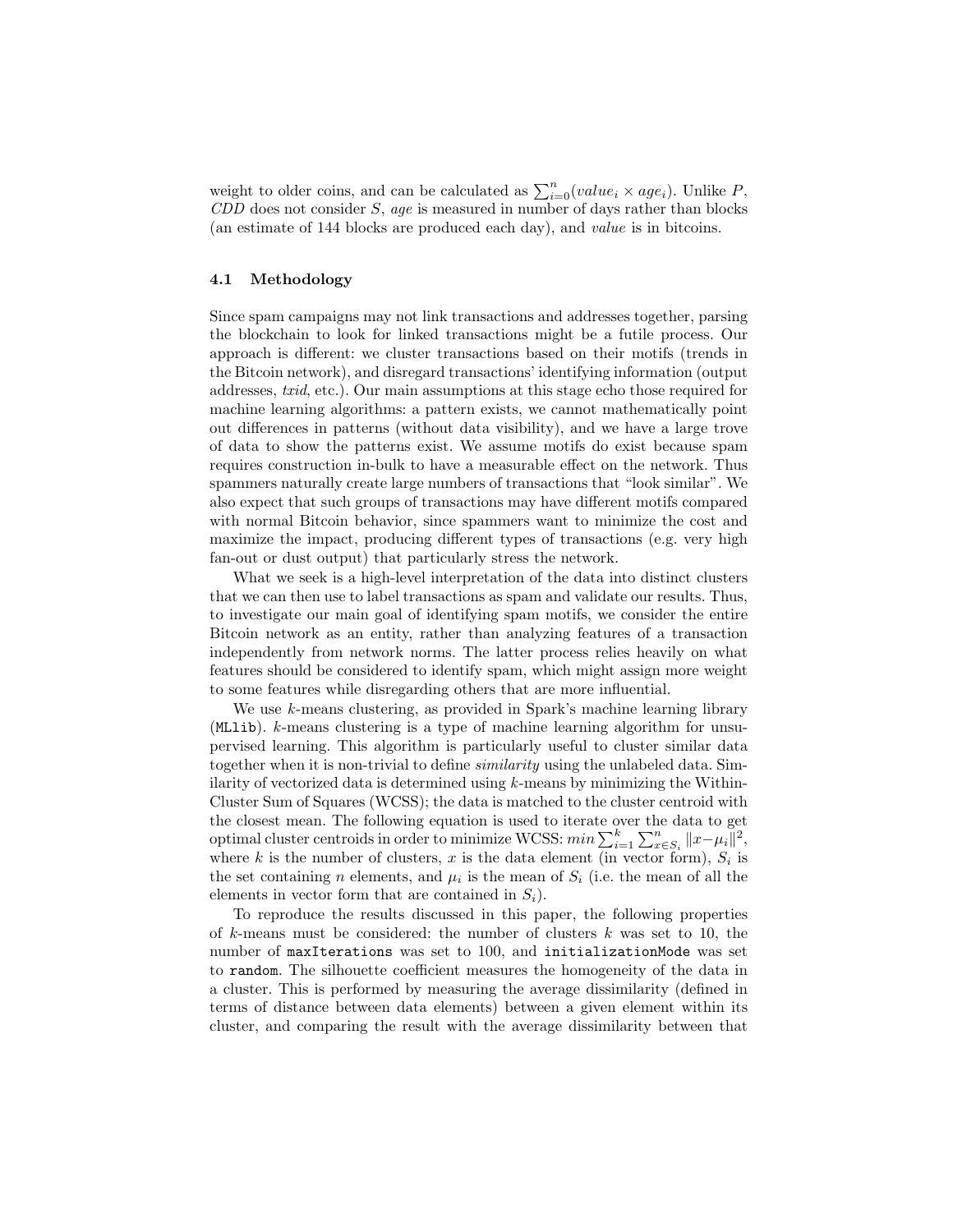same element and elements of another cluster considered to be the next bestfit. However, in our case, our aim is to show general transaction motifs, rather than to show detailed transaction differences or find anomalies. We arrive at  $k = 10$  after testing multiple values for k to show enough visibility of transaction patterns. If we choose  $k = 11$  for example, we obtain a new cluster where the average of transaction outputs is 8 rather than 11 (as shown in cluster 9 in Table [3\)](#page-8-0). Instead, we accept that the clustering algorithm groups these transactions together in cluster 9, given that they are similar in other features. Conversely, with  $k < 10$ , clusters contain transactions that differ in most of their features; this does not enable us to inspect the clusters to easily determine which of them fit our definitions of spam. With  $k = 10$ , we see the "outliers" visible in a dedicated cluster (cluster 8 in Table [3\)](#page-8-0), whereas with  $k < 10$  these outliers are included in other clusters that do not match well.

The initial step for processing data was weeding out some transactions that alter the clustering results. To set a starting point, we create two checks to filter transactions. First, we check if the transaction creates dust output (we explain this check in details later). The second check determines if the transaction's fan-out ratio is unusual (a threshold is set at 0.3). The rationale for these two checks is as follows: If a fan-in transaction creates dust output, then it qualifies as spam, otherwise it is minimizing the set of UTXOs that must be maintained to verify transactions. Moreover, if a fan-out is unusual, this is enough to qualify a transaction for clustering, and we later determine if the transaction is spam by inspecting clustering results, and checking for dust outputs in clusters that seem to contain normal transactions.

We analyze confirmed transactions that occurred between June  $24<sup>th</sup>$  and July 17th, 2015. The total number of transactions in this epoch is 3,321,429. To obtain  $k$ -means clusters, we perform  $k$ -means training on all transactions that were confirmed during the July spam campaign epoch, that occurred between July  $7<sup>th</sup>$  and  $17<sup>th</sup>$ , the total number of transactions in this training epoch is 1,645,667. Using the cluster centroids from the spam epoch, we analyze the prespam epoch to validate our results.

#### 4.2 Results and motifs

We now discuss motifs found in more than 1.6M transactions that occurred during the spam epoch. Table [3](#page-8-0) shows each cluster centroid's features. As discussed earlier, these centroids are the result of optimizing WCSS, and are represented as the means of the values of all transactions in the corresponding cluster. Table [4](#page-8-1) shows the standard deviation of the cluster centroids<sup>[5](#page-7-0)</sup>.

1. Fan-in. Clusters 2 and 4 include about 14K fan-in transactions. The pattern is distinct: large I and one O (in rare cases  $O$  is for two addresses).

<span id="page-7-0"></span><sup>5</sup> The notation used in the tables corresponds to the notation used for the transaction features defined earlier. Note that both tables include rounded values, while attempting to maintain distinctions for small values with the minimum amount of rounding necessary. For better presentation, we omit some features.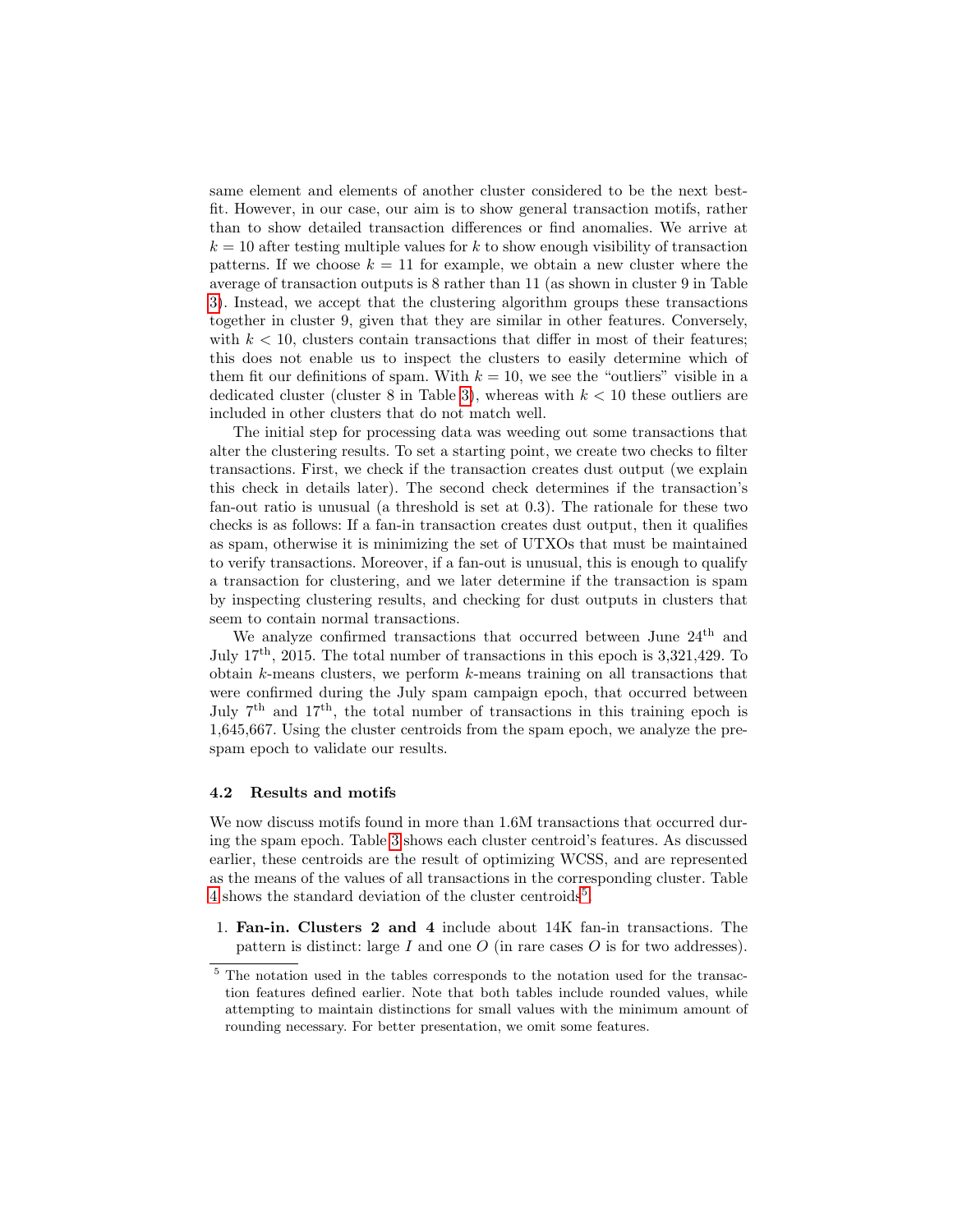Table 3. Cluster centroids (confirmed transactions)

<span id="page-8-0"></span>

| $\,C$          | TXs   |      | $\Omega$       | R    | $\boldsymbol{P}$ | S              | F      | CDD   | V     |
|----------------|-------|------|----------------|------|------------------|----------------|--------|-------|-------|
| $\overline{0}$ | 48K   | 1.35 | 46             | 0.06 | 0.74             | 1.8K           | 0.0004 | 0.195 | 4.06  |
| 1              | 28    | 4.4K | 1              | 4.4K | 0.001            | 645K           | 0.04   | 0.06  | 0.0   |
| $\overline{2}$ | 896   | 106  |                | 103  | 0.17             | $16\mathrm{K}$ | 0.001  | 0.34  | 0.13  |
| 3              | 20    | 1.1K |                | 1.1K | 0.0008           | 162K           | 0.01   | 0.012 | 0.0   |
| $\overline{4}$ | 13.5K | 31   | 1              | 31   | 0.04             | 4.7K           | 0.0002 | 0.02  | 0.006 |
| 5              | 16    | 1.4  | 13             | 0.15 | 535K             | 668            | 0.0004 | 25K   | 1K    |
| 6              | 9.5K  | 20   | 17             | 19   | 0.4              | 3.5K           | 0.0004 | 0.14  | 1.4   |
| 7              | 425K  | 1.1  | $\overline{2}$ | 0.8  | 1.               | 224            | 0.0001 | 0.022 | 1.43  |
| 8              | 2     |      | 19             | 0.05 | 136M             | 787            | 0.0002 | 740K  | 3K    |
| 9              | 117K  | 1.2  | 11             | 0.14 | 72.43            | 561            | 0.0002 | 2.7   | 6.5   |

<span id="page-8-1"></span>Table 4. Standard deviation of selected features (confirmed transactions)

| S<br>F<br>R<br>CDD<br>C<br>D<br>$\Omega$                                |      |
|-------------------------------------------------------------------------|------|
| 104<br>0.77<br>27<br>3.6<br>0.002<br>17<br>$\theta$<br>4                | 40   |
| 1.2K<br>1.2K<br>176<br>0.012<br>0.05<br>$\Omega$<br>0                   | 0    |
| $\overline{2}$<br>35<br>0.0005<br>43<br>0.2<br>2<br>6<br>$\overline{4}$ | 1.8  |
| 3<br>403<br>403<br>60<br>0.004<br>0.02                                  | 0    |
| 0.8<br>0.0002<br>8<br>1.2<br>8<br>0.1<br>0.5<br>4                       | 0.24 |
| 5<br>0.35M<br>0.38<br>0.0001<br>26K<br>0.1                              | 1.2K |
| 6<br>2<br>$\overline{2}$<br>1.65<br>0.0002<br>0.35<br>0.5<br>0.4        | 4    |
| 7<br>0.0002<br>0.9<br>0.2<br>0.4<br>9<br>0.1<br>0.4                     | 15   |
| 3M<br>8<br>0.2M<br>0.02<br>0.0<br>$\Omega$<br>0.5<br>$\Omega$           | 748  |
| 9<br>2Κ<br>177<br>0.2<br>0.2<br>$0.9\mu$<br>0.5<br>6                    | 70   |

The transactions vary in  $S$  due to variations in  $I$ , and a notable distinction is in CDD. Cluster 2 includes larger values for CDD, which indicates that the inputs are not used for rapid transfer of value. Moreover, these transactions may not have been used as spam per se, but are rather part of tumblers or mixers where a large number of inputs are collated into single outputs and the chain continues, in order to mix coins together and obtain relatively better privacy. These transactions involve long chains of many inputs to a single address, the last address then transfers funds to multiple outputs in fan-out transactions, and so on. A large number of fan-in transactions impact the Mempool, but minimize the UTXO set.

- 2. Fan-out. The fan-out pattern involves one or two addresses sending funds to many addresses, as shown in Clusters 0, 5, 8 and 9; the total number of transactions in these clusters is about 165K. These transactions increase the UTXO set. This pattern was dominant in the clustering results; it resulted in multiple clusters for fan-out transactions that differ in features other than R. A low value for CDD indicates a fast movement of coins. Note that Cluster 0 includes transactions that have a single address sending small amounts to more than 3K addresses.
- 3. Unable-to-decode. With 425K transactions, Cluster 7 includes the largest number of transactions. The distinct feature of most of these transactions is a one-to-one mapping: one address sending to a single output that cannot be decoded. Moreover, the fees paid for these transactions (which are collected by miners since the output cannot be decoded) equal the default fee value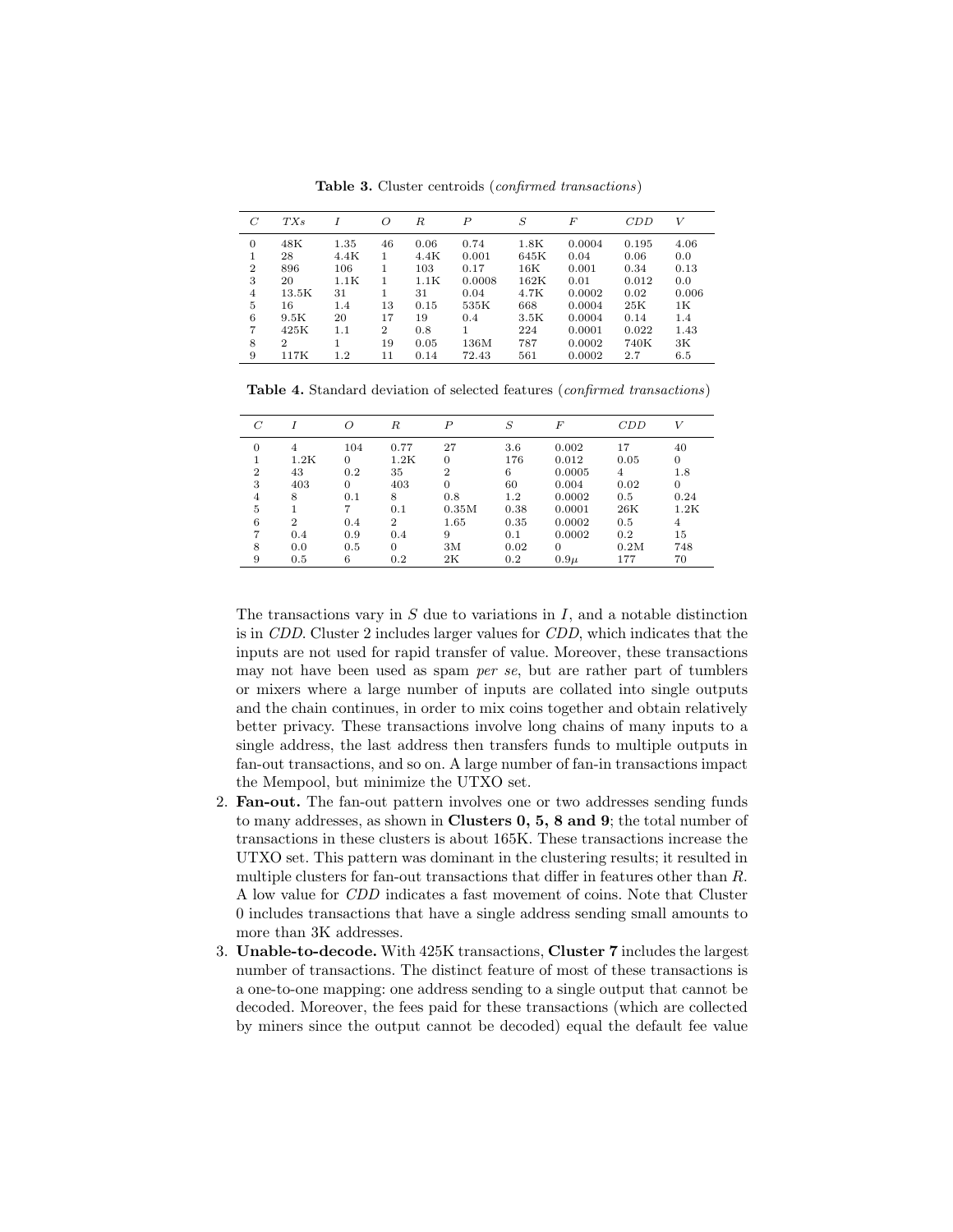of 0.1 mBTC per KB. Another feature of this cluster is the zero value for  $CDD$  (and low P), which indicates rapid movement of bitcoins.

- 4. Dust. The final motif of the analyzed spam campaign is the dust transactions we had previously discussed. Cluster 7 contains non-spam transactions; normal transactions are matched to this cluster since they look similar to unable-to-decode transactions (low values for most features). It is not straightforward to visually inspect the cluster samples and determine if they are indeed spam. Therefore, we parse the transactions in this cluster to determine which of them fit our definition of dust spam. We explain in a later section how we parse the results to find dust spam transactions.
- 5. UTXO cleanup. Clusters 1 and 3 include 'clean-up' transactions, created by miners to collate spam transactions to minimize the UTXO, thereby decreasing the spam impact on the network. The output addresses value of these transactions may be zero, meaning that all the inputs are collected as fees by the miner who includes the transaction in a block. Clean-up transactions include 'Brain wallet' addresses (discussed earlier). These two clusters are not categorized as spam, and the transactions are a consequence of the spam campaign. The number of inputs to these transactions range between 1K and 5K (resulting in a large standard deviation).

Note that clusters 5 and 8 contain few transactions due to their unusually high P. Cluster 8, which contains only two transactions, is indeed interesting and earns its unique cluster: along with high  $P$ , the values of these transactions are around 2,500 and 3,995 bitcoins (that is almost \$0.6M and \$0.96M in USD respectively). Both transactions include a generous fee of 0.002 BTC.

In summary Clusters 0, 2, 4, 6, 7, and 9 correspond to our definition of Bitcoin spam, including dust transactions and unusual ratios, while clusters 1 and 3 are a consequence of spam and not spam motifs.

#### 4.3 Validation

It is important to note that we lack an external source to create ground truth for our results. Without a labeled data set, or a third-party spam list, we cannot measure the clustering results to be spam more accurately than matching the results to our definitions of spam.

In order to find dust transactions, we check if  $P$  is low (less than 57M) and whether the transaction creates any outputs of  $0.1 \text{ mBTC}$  (about \$0.02), which is the default fee value. We consider this a conservative estimate of the dust transactions involved in the spam campaign, and at the same time we consider the 0.01 BTC normally involved in dust checks to be too large.

We also applied clustering to transactions that occurred in the pre-spam epoch, between June  $24<sup>th</sup>$  and July  $7<sup>th</sup>$  (after filtering for dust and unusual ratios). The results are discussed in the next section, where we see a difference in the intensity of motifs before and during the spam epoch. This validates our clustering results: we find that the centroids obtained from training  $k$ -means, using the spam epoch data, can also detect spam patterns in non-spam epochs.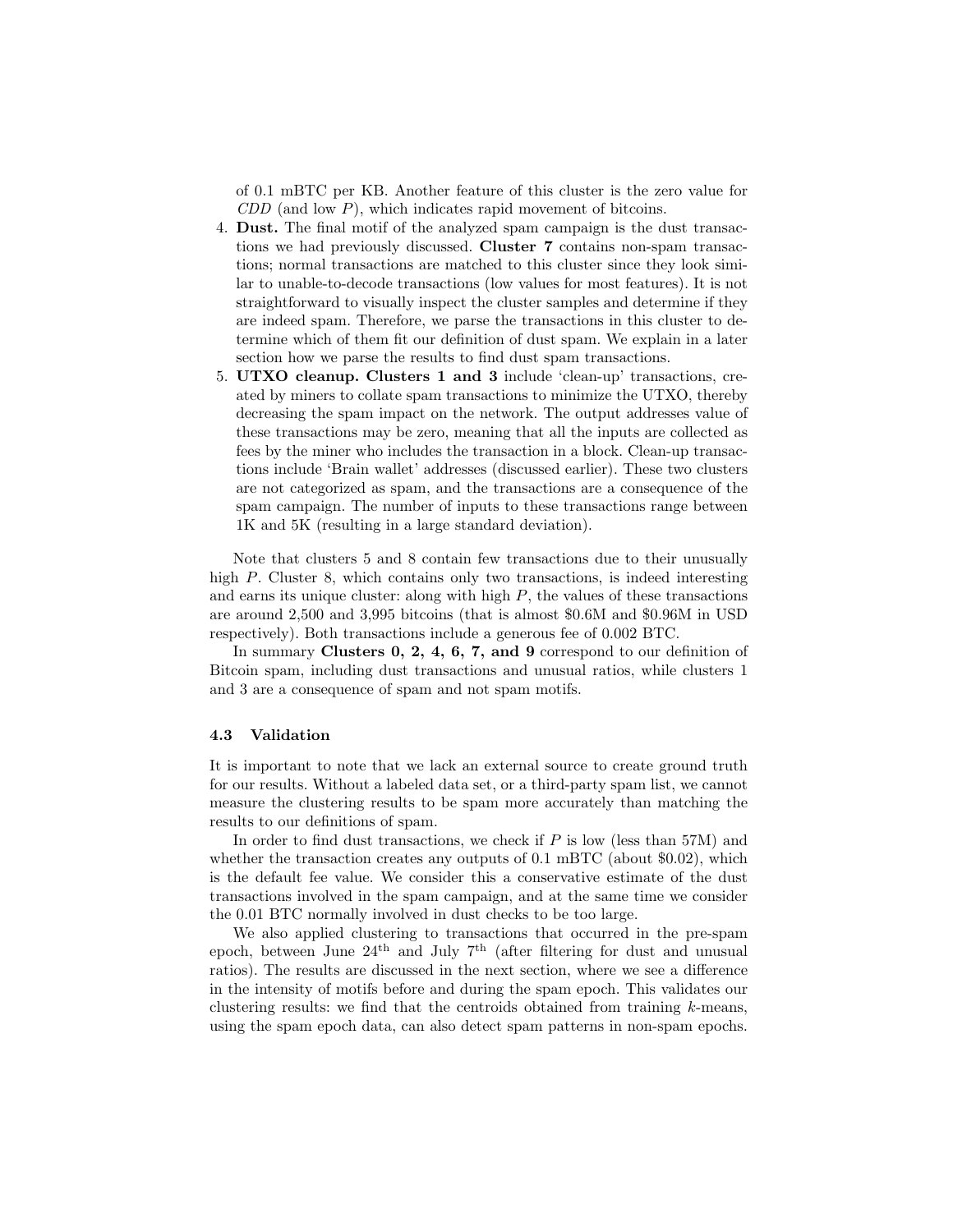### 5 Impact on Bitcoin

We now describe the effects of spam campaigns on the Bitcoin network—especially on users who send non-spam transactions, as well as the miners. For the users, we measure the change in transaction fees and transaction delays (i.e. the time between when we first observe a transaction in the Mempool and when the transaction is committed to the blockchain). A large amount of spam is likely to increase the backlog of unconfirmed transactions. As a result, transactions are delayed for longer time periods. With more intense competition, senders pay higher fees, in the hope that their transactions will be included in blocks sooner. For the miners, we measure the corresponding increase in the block reward.



<span id="page-10-0"></span>Fig. 1. A stacked bar chart that shows the number of transactions per day in the blockchain. Note that the spam period is from July  $7<sup>th</sup>$ to  $17^{\text{th}}$ .

Figure [1](#page-10-0) shows the clustering results in the non-spam and spam epochs. Note that in the pre-spam epoch (before July  $7<sup>th</sup>$ ), clustering results show Cluster 1 transactions (UTXO-cleanup motif). This does not mean that miners were cleaning up spam; these transactions are similar to UTXO-cleanup transactions in terms of high  $I$  and low  $O$ , and similar  $P$  values.

To highlight periods of the spam campaign, we measure the number of unconfirmed transactions in the Mempool, which indicates the amount of backlog in the network. Every minute, we take a snapshot of the Mempool and count the number of unconfirmed transactions. We take the average on a daily basis and plot the result in Figure [2.](#page-11-0)

Each major spike in the graph refers to a period of significant backlog. The first spike, which happened between July  $7<sup>th</sup>$  and  $17<sup>th</sup>$ , corresponds to the spam campaign in our study. There are sporadic spikes between July and August, but we do not have sufficient insight on the cause. Finally, a spike appeared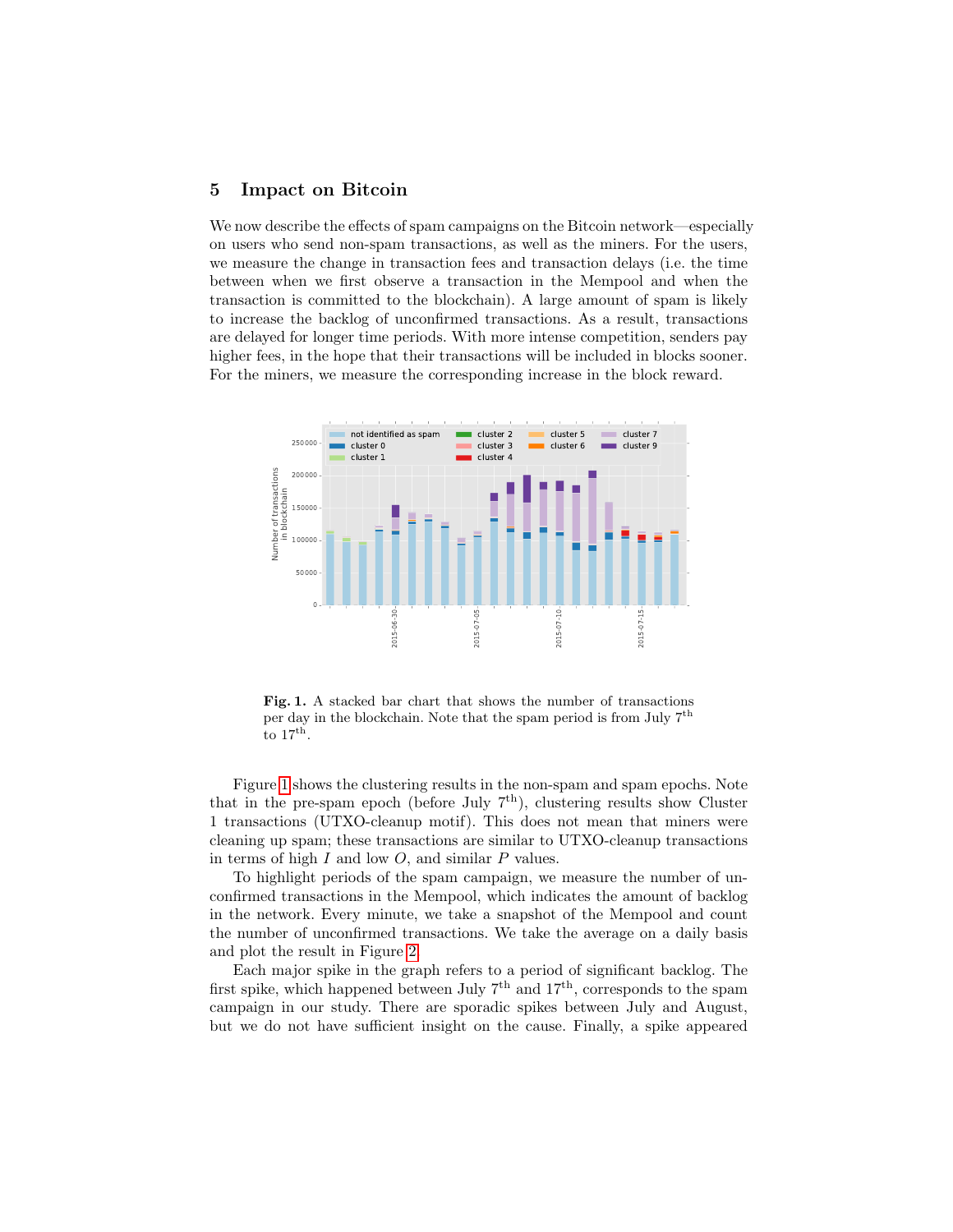around September 13, when an anonymous group conducted another stress-test on the network with their "money drop" (as discussed earlier). As a result, a large number of transactions were created to compete for the free bitcoins, although only a few of them would be included in the blockchain eventually. Such a deluge of transactions caused the second backlog in Figure [2.](#page-11-0) We do not, however, consider these transactions as spam.



<span id="page-11-0"></span>Fig. 2. The average number of unconfirmed transactions in the memory pool every day.

<span id="page-11-1"></span>Fig. 3. A stacked bar chart showing the total amount of transaction fees every day.

Focusing on the mid-July spam period, we next examine the number of transactions that were committed to the blockchain. We are interested in how each block allocates its scarce 1 MB of real-estate space to spammers and nonspammers. As shown in Figure [3,](#page-11-1) the number of transactions surged during the spam epoch. Between a quarter to half of the daily transactions have been identified as spam. As a baseline comparison, we also show that the number of spam transactions before the spam period is significantly lower, with the exception of June 30. Based on anecdotal evidence, some users were attempting to stress-test the Bitcoin network on a small scale, which resulted in a brief rise in spam.[6](#page-11-2)

For the non-spammers, the spam period was a time when both transaction fees and delays were higher than normal. We show the comparison in Figures [4](#page-12-0) and [5.](#page-12-1) On average, the delays in processing non-spam transactions increases by 7 times, from 0.33 to 2.67 hours. Likewise, the average non-spam transaction fees also surged, increasing from 45 to 68 Satoshis for every byte of transactions (or from \$0.11 to \$0.17 USD per kilobyte of transactions)—an uptick of 51%.

While non-spammers suffered, miners slightly benefit from the fee hike. As shown in Figure [3,](#page-11-1) miners were earning twice their normal fee-based revenue during the mid-July spam period, as compared with the non-spam period. However,

<span id="page-11-2"></span> $^6$  http://motherboard.vice.com/read/wikileaks-is-now-a-target-in-themassive-spam-attack-on-bitcoin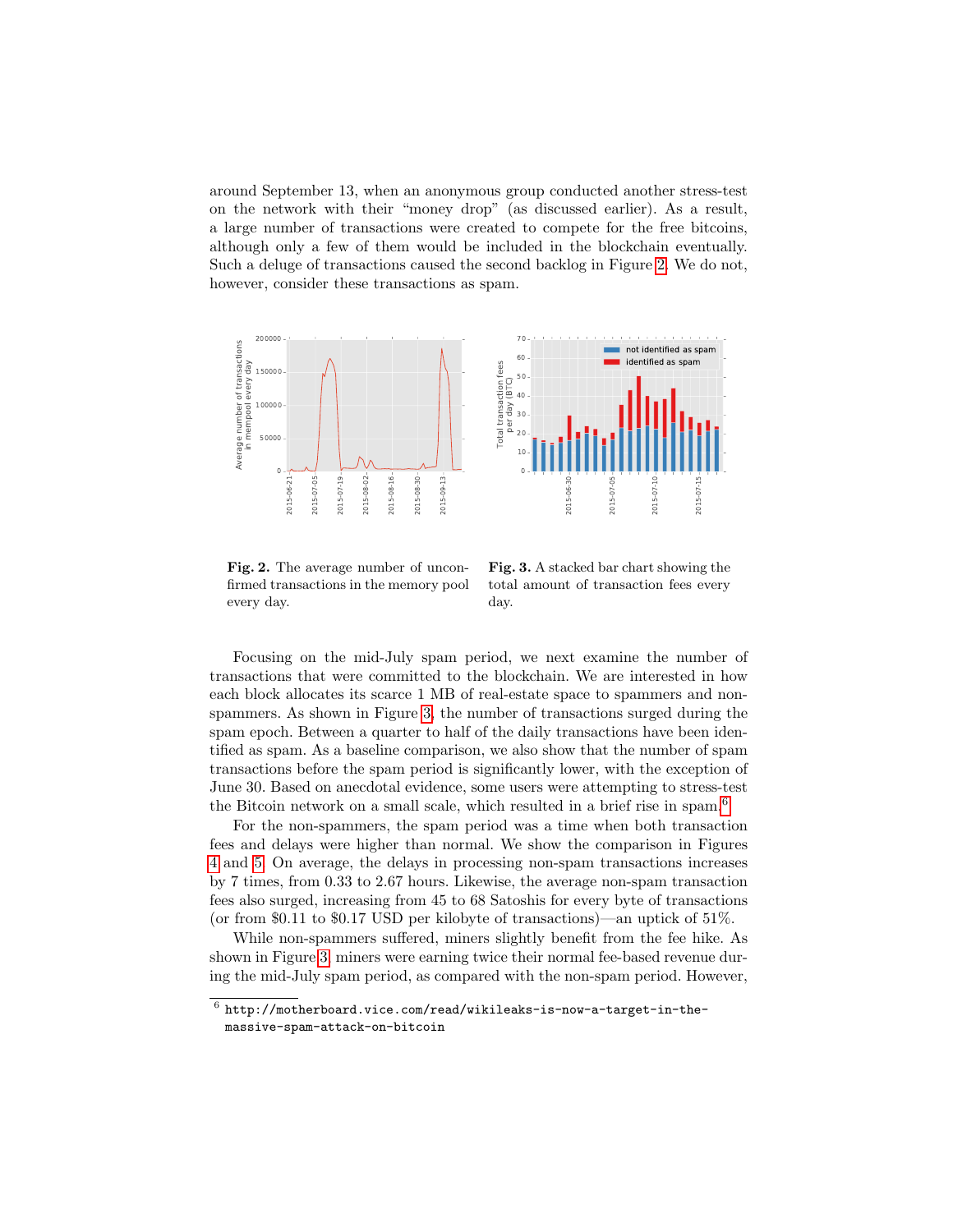even on days with maximum fees, the amount of extra mining income from fees was less than 1% of the block reward (which is 25 BTC per block, and about 3,600 BTC per day). The total transaction fees that spam transactions paid amounted to 201 BTC (or about \$49,000 USD) over a 10 day time period—a modest sum that caused a rather noticeable disruption to the network.



<span id="page-12-0"></span>Fig. 4. Average transaction delay between when a transaction appears in the Mempool and when it is committed to the blockchain.

<span id="page-12-1"></span>Fig. 5. Average transaction fees per transaction per day. Note that the fees are normalized against the size of each transaction.

## 6 Discussion

The spam campaign happened when the Bitcoin network is divided regarding a critical component of the protocol: the block size limit of 1 MB. The result was a recent fork between two camps: some want to raise the limit while others refuse to alter the rules set by Satoshi Nakamoto (Bitcoin's creator). We can speculate that the spammer was motivated to launch a DoS attack to demonstrate the fragility of Bitcoin's resilience if the block size limit is not raised. This is supported by an earlier spam campaign, where an online Bitcoin wallet service claimed responsibility under the pretext of "stress testing".

With regards to the methodology proposed in this paper, we do not suggest that this model can be used to prevent Bitcoin spam completely, nor should it be used as such. It was used to measure and analyze spam after the fact, without the spammers being aware that they are being measured. Spammers can learn from this paper what heuristics and features we used, to alter their motifs and adapt accordingly.

Although we used dust checks to validate our results, this is not a fool-proof measurement to accurately validate spam in Bitcoin. It is trivial to create a transaction that does not generate any dust outputs. However, if a transaction does not create dust, then the clustering algorithm matches that transaction to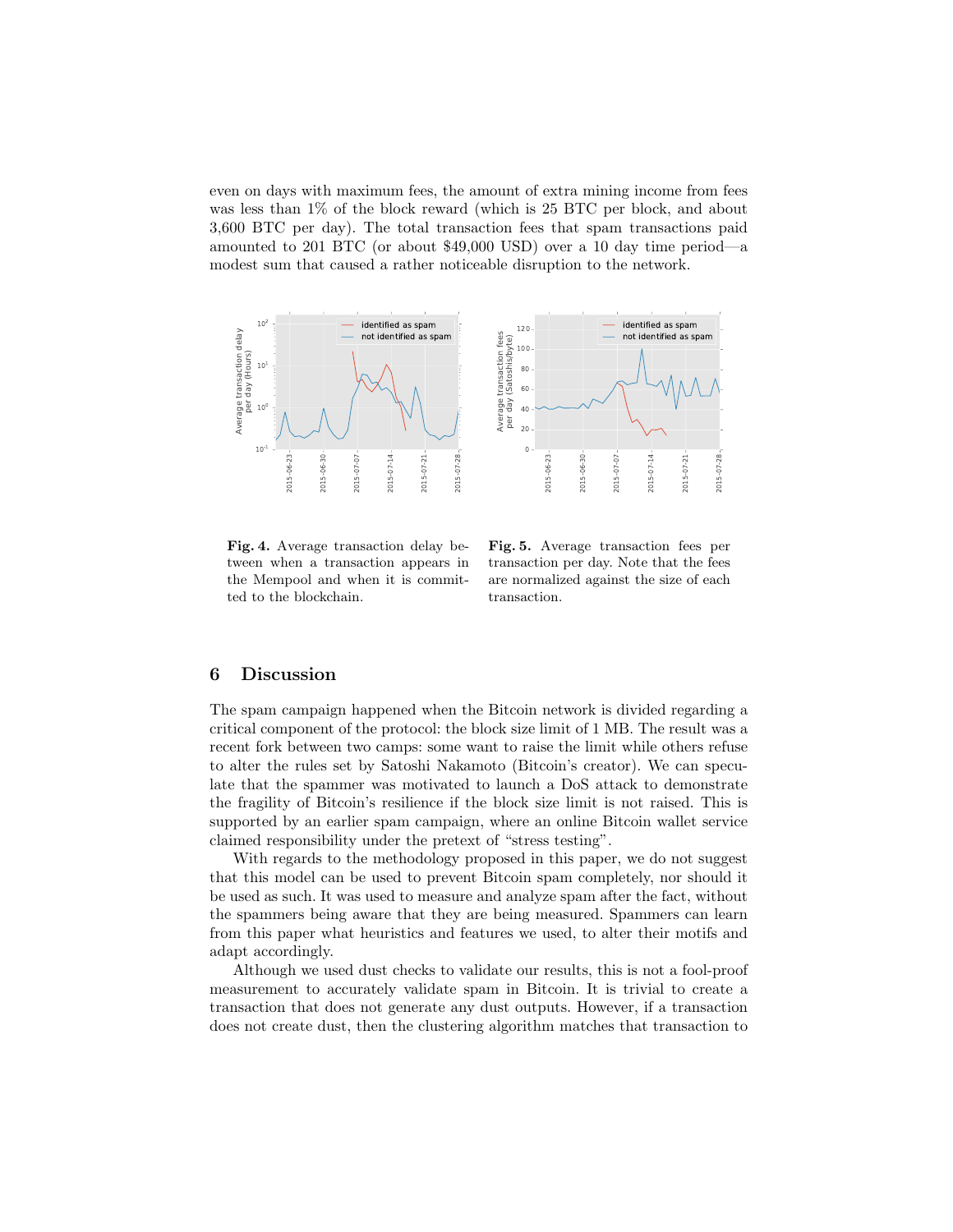a cluster that highlights other features, particularly differences in ratio. We use dust validation when there is a possibility a cluster contains normal transactions. Since we defined unusual fan-out ratios to constitute spam transactions (and they are gathered in distinct clusters), along with our conservative measurement of dust, we believe that the results we had shown earlier provide a good estimate of the July spam campaign.

It is important to note that the July spam campaign on Bitcoin would be infeasible on altcoins since some deploy a different model for transaction fees. For example, Litecoin charges the mintxfee for each small output. Bitcoin can adopt a similar model, or a dynamic model for fees, possibly using clustering results to observe spam patterns, and change mintxfee accordingly.

# 7 Related Work

In their recent Bitcoin SoK paper [\[2\]](#page-14-1), Bonneau et al. highlight open research questions and discuss issues with Bitcoin regarding stability and scalability, ranging from Bitcoin forks and network analysis to incentivizing correct behavior and adding resilience with proposed changes. The authors highlight penny flooding, as discussed in [\[8\]](#page-15-2), which is related to our discussion of dust transactions. In the Appendix of the extended version of their SoK paper, the authors discuss in more details Bitcoin's stability and transaction validity. The extended version includes a discussion outlining options to overcome the drawbacks of maintaining the entire UTXO to process new transactions: using a statefile, updated incrementally with new data, it is possible to more efficiently retrieve transactions for verification using a transaction's hash in  $O(log M)$ , where M is the number of unspent transactions. It also possible to further minimize the data structure required to validate transactions using hash-based authenticated data structures as proposed in [\[5\]](#page-14-2).

Becker et al. [\[1\]](#page-14-3) discuss the possibility of denying service to the Bitcoin network using a virtual protest: protestors join forces to collectively execute a DoS attack by overwhelming the network and depleting precious block space (these transactions are much larger than normal Bitcoin transactions). If a protest is ongoing, this can frustrate non-protestors and decrease faith in the resilience of Bitcoin to process transactions in a timely manner (Bitcoin's main features include processing payments in minutes, as well as low transaction fees). This virtual protest attack was labeled 'Occupy Bitcoin' by Kroll et al. [\[4\]](#page-14-4).

Our clustering approach is different than previous work aiming to find patterns in Bitcoin: we strip away identifying information (such as *txid*, addresses, etc.), and cluster transaction features in order to determine patterns, rather than linking transactions together to de-anonymize users. For example, in [\[6\]](#page-14-5), researchers cluster transactions based on determining shared authority properties, while using similar transaction features used in this research.

Other empirical research determining detrimental affects on the Bitcoin network measure the lifetime of Bitcoin exchanges [\[7\]](#page-14-6), through analyzing daily transaction volumes and how exchange breaches affect survival time. Running a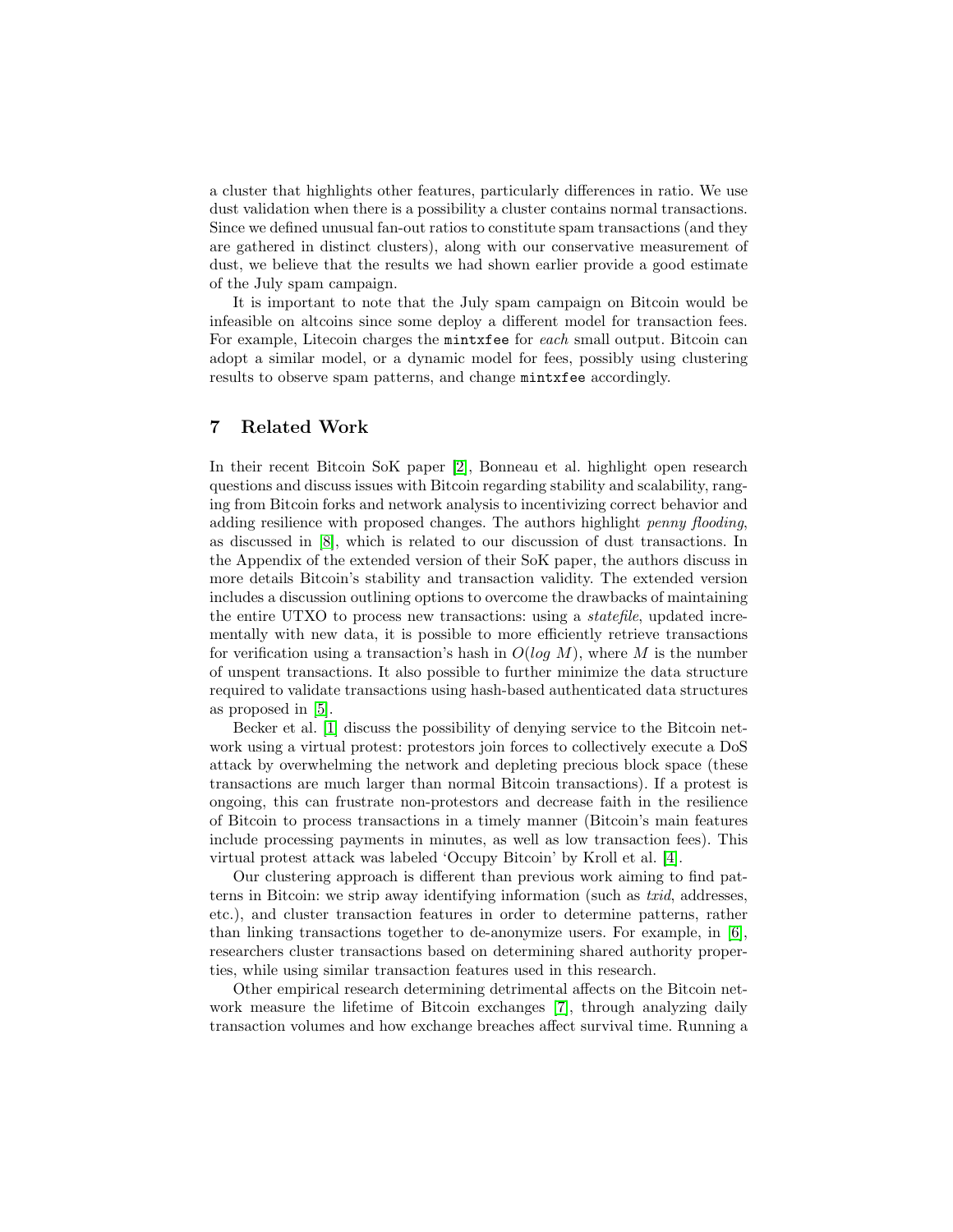profitable exchange logically results in a more lucrative target, hence a breach is more likely which leads to the eventual shutdown of an exchange. Another approach is to parse online forums to obtain data indicators of possible attacks on the network, as was done in [\[11\]](#page-15-3).

# 8 Conclusion

We have presented an empirical study of a spam based "stress test" DoS attack against Bitcoin. Using our clustering based approach we find that 385,256 (23.41%) out of 1,645,667 total Bitcoin transactions were spam during a 10 day period at the peak of the spam campaign. We also show that this attack had a negative impact on non-spam transactions, increasing average fees by 51% (from 45 to 68 Satoshis/byte) and processing delay by 7 times (from 0.33 to 2.67 hours). This shows that an adversary who is willing to expand modest amounts of bitcoin (at least \$49,000 USD), to pay higher fees, can DoS Bitcoin. Follow up DoS attacks against Bitcoin have used other methods, such as "money drops", and transaction malleability to degrade the operation of Bitcoin. We point out that changes to Bitcoin's minimum fees could mitigate some of the spam motifs we witnessed. Our results show that exploration into Bitcoin transaction spam filtering techniques, and other Bitcoin DoS mitigation approaches, merit further investigation.

Acknowledgements. This work was supported by US National Science Foundation grant CNS-1619620.

### References

- <span id="page-14-3"></span>1. J. Becker, D. Breuker, T. Heide, J. Holler, H. P. Rauer, and R. Böhme. Can we afford integrity by proof-of-work? Scenarios inspired by the Bitcoin currency. In The Economics of Information Security and Privacy, pages 135–156. Springer, 2013.
- <span id="page-14-1"></span>2. J. Bonneau, A. Miller, J. Clark, A. Narayanan, J. A. Kroll, and E. W. Felten. SoK: Research perspectives and challenges for Bitcoin and cryptocurrencies. IEEE Symposium on Security and Privacy, 2015.
- <span id="page-14-0"></span>3. C. Decker and R. Wattenhofer. Information propagation in the Bitcoin network. In IEEE Thirteenth International Conference on Peer-to-Peer Computing (P2P), pages 1–10, 2013.
- <span id="page-14-4"></span>4. J. A. Kroll, I. C. Davey, and E. W. Felten. The economics of Bitcoin mining, or Bitcoin in the presence of adversaries. In Proceedings of WEIS, volume 2013, 2013.
- <span id="page-14-2"></span>5. G. Maxwell. Merkle tree of open transactions for lite mode? bitcointalk.org, 2011.
- <span id="page-14-5"></span>6. S. Meiklejohn, M. Pomarole, G. Jordan, K. Levchenko, D. McCoy, G. M. Voelker, and S. Savage. A fistful of Bitcoins: characterizing payments among men with no names. In Proceedings of the 2013 conference on Internet measurement conference, pages 127–140. ACM, 2013.
- <span id="page-14-6"></span>7. T. Moore and N. Christin. Beware the middleman: Empirical analysis of Bitcoinexchange risk. In Financial Cryptography and Data Security, pages 25–33. Springer, 2013.